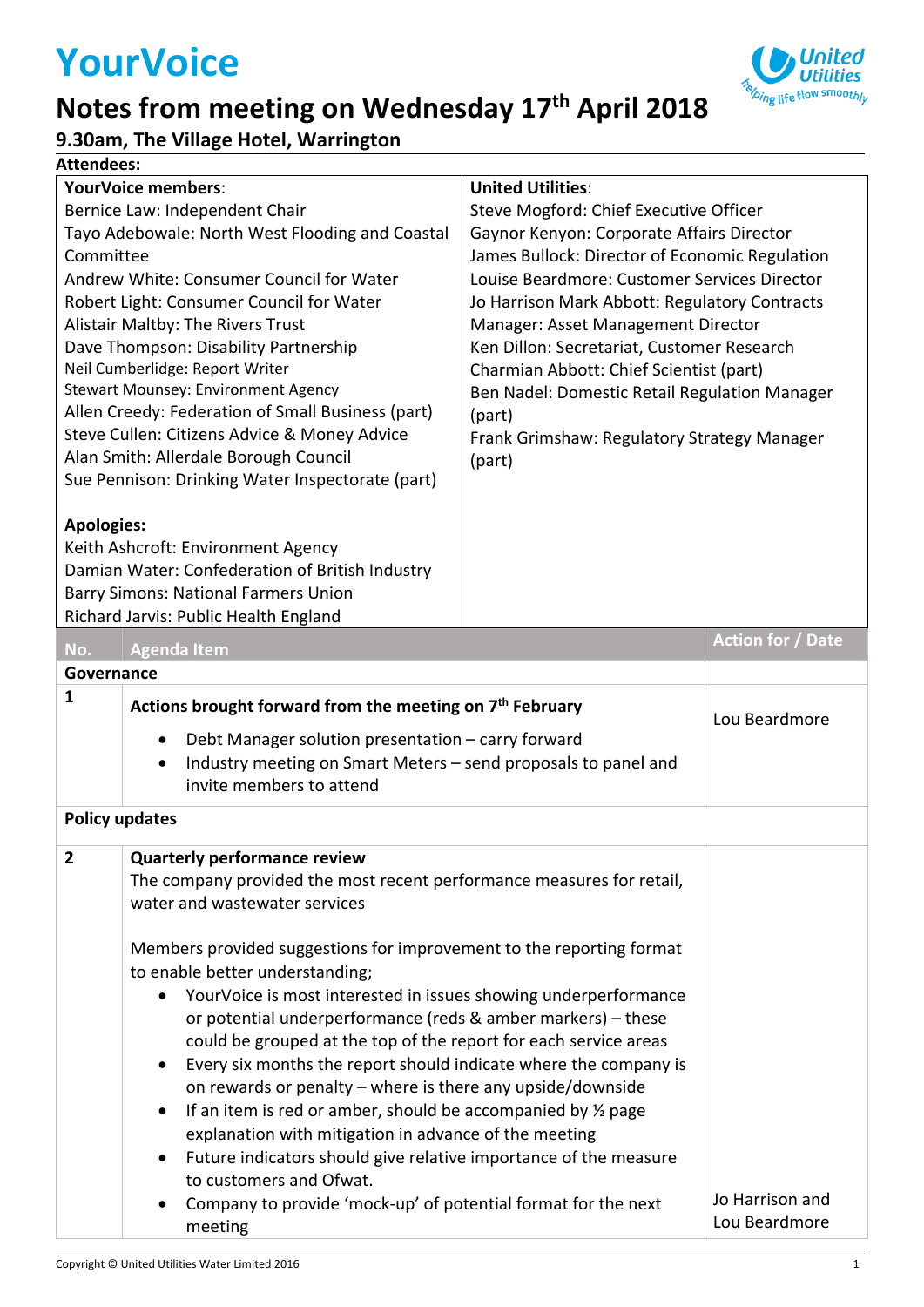# **YourVoice meeting notes**

| 3 | <b>APR Reporting requirements update</b>                                                                                                                                                                                      |                    |  |
|---|-------------------------------------------------------------------------------------------------------------------------------------------------------------------------------------------------------------------------------|--------------------|--|
|   | The panel was provided with an update of requirements for the 2018/19                                                                                                                                                         |                    |  |
|   | APR reporting                                                                                                                                                                                                                 |                    |  |
|   | The panel agreed that YourVoice contribution to the report version<br>targeted at customers should be provided via the Customer<br>Engagement subgroup                                                                        | Mark Abbott        |  |
|   | A refreshed version of the YourVoice Chairs' 'Reflections summary'<br>$\bullet$<br>will be provided. Again, the Customer Engagement subgroup will<br>provide the liaison function                                             |                    |  |
|   | YourVoice Chair is invited to attend the June Board on 27 <sup>th</sup> June<br>2018                                                                                                                                          |                    |  |
|   | Documents will be published on UU website on 14 <sup>th</sup> July 2018                                                                                                                                                       |                    |  |
| 4 | Innovation $-$ a snapshot inspired by recent Of wat submissions<br>The company presented its approach to innovation as reflected in a recent<br>update to Ofwat.                                                              |                    |  |
|   | Members noted the presentation and suggested that the CCG<br>report should include comments on Innovation, and will showcase<br>Systems Thinking approach in relation to the Petteril catchment<br>management as a case study | Neil Cumberlidge   |  |
| 5 | DWI Presentation - Views on UU performance and current issues                                                                                                                                                                 |                    |  |
|   | Sue Pennison, DWI, attended the meeting and provided a short                                                                                                                                                                  |                    |  |
|   | presentation updating the panel on the company's progress on its water                                                                                                                                                        |                    |  |
|   | quality transformation progress. Key messages include                                                                                                                                                                         |                    |  |
|   | Agreement to work collaboratively on a comprehensive                                                                                                                                                                          |                    |  |
|   | transformation programme                                                                                                                                                                                                      |                    |  |
|   | Management and culture change actions in place<br>$\bullet$                                                                                                                                                                   |                    |  |
|   | Annual compliance process will change and will be based on a risk-<br>$\bullet$<br>based approach                                                                                                                             |                    |  |
|   | In response to a question from the chair, SP responded that the<br>$\bullet$                                                                                                                                                  |                    |  |
|   | DWI was pleased with the company's performance in water quality                                                                                                                                                               |                    |  |
|   | improvement, in line with its plan<br>Agreement reached that YourVoice and DWI will exchange reports                                                                                                                          | <b>Bernice Law</b> |  |
|   | prior to UU business plan submission, in a similar process to PR14                                                                                                                                                            |                    |  |
| 6 | <b>Business Plan Update - proposed performance commitments</b>                                                                                                                                                                |                    |  |
|   | The panel was asked to consider the suite of performance commitment                                                                                                                                                           |                    |  |
|   | definitions, prior to their submission to Ofwat on 3rd May 2018.                                                                                                                                                              |                    |  |
|   | The company is proposing 30 bespoke commitments alongside the 14                                                                                                                                                              |                    |  |
|   | common commitments prescribed by Ofwat. Summarised information for                                                                                                                                                            |                    |  |
|   | each commitment was presented, along with a specification of the type of<br>incentive and which price control they relate to.                                                                                                 |                    |  |
|   | The panel heard that the commitments have been discussed a number of                                                                                                                                                          |                    |  |
|   | times by the Customer Engagement and Environment subgroups, and that                                                                                                                                                          |                    |  |
|   | further discussion will continue to address targets and incentive values,                                                                                                                                                     |                    |  |
|   | which will be presented back to the main group in June                                                                                                                                                                        |                    |  |